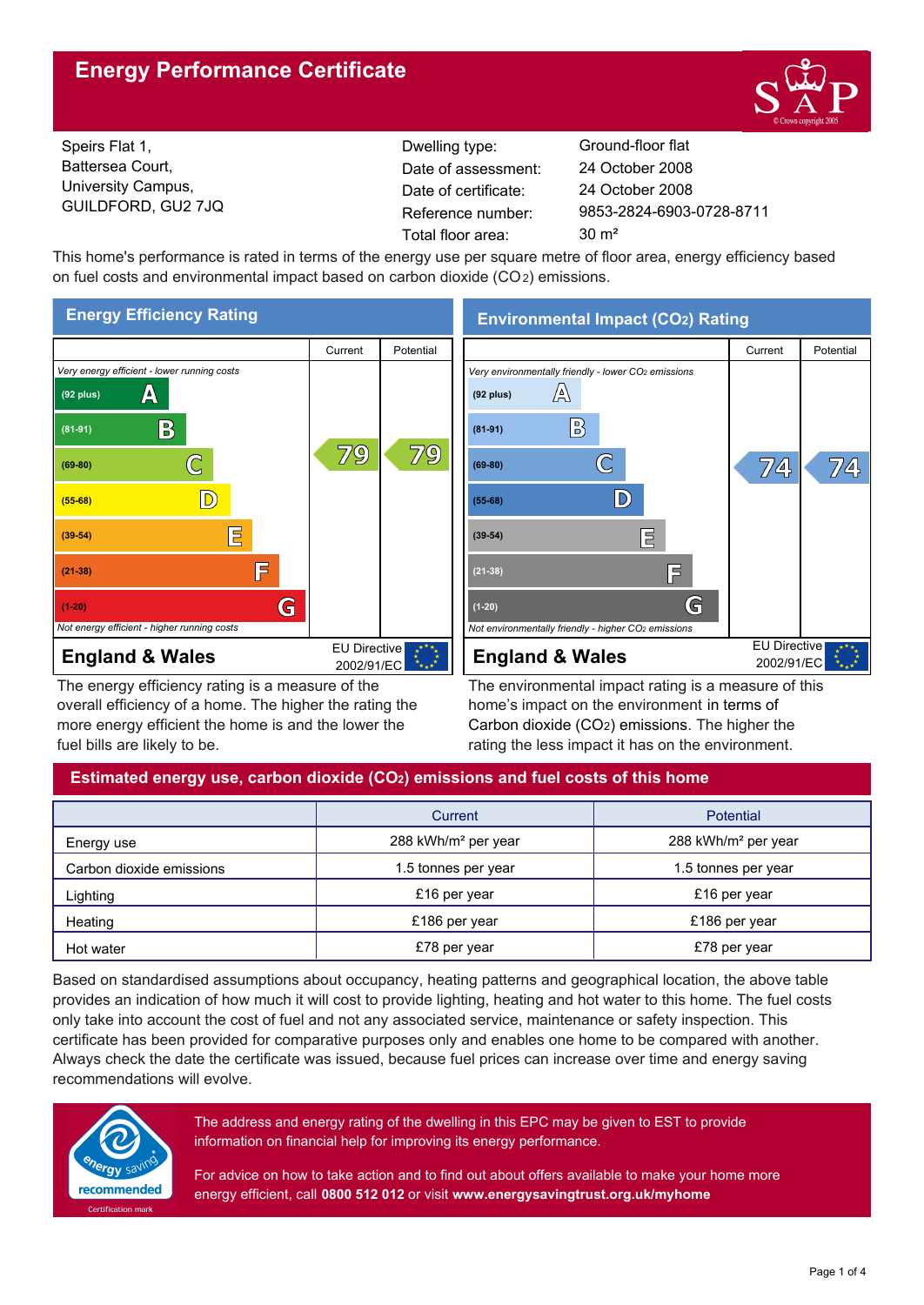#### **About this document**

The Energy Performance Certificate for this dwelling was produced following an energy assessment undertaken by a qualified assessor, accredited by Elmhurst Energy Systems, to a scheme authorised by the Government. This certificate was produced using the RdSAP 2005 assessment methodology and has been produced under the Energy Performance of Buildings (Certificates and Inspections) (England and Wales) Regulations 2007 as amended. A copy of the certificate has been lodged on a national register.

| Assessor's accreditation number: | EES/002004                                     |
|----------------------------------|------------------------------------------------|
| Assessor's name:                 | Gary John Ryan                                 |
| Company name/trading name:       | <b>Energy Assess UK Limited</b>                |
| Address:                         | 5 Bryanstone Close, Guildford, Surrey, GU2 9UJ |
| Phone number:                    | 07894 801 963                                  |
| Fax number:                      | 01483 829557                                   |
| E-mail address:                  | gary@energyassessuk.com                        |
| Related party disclosure:        |                                                |

#### **If you have a complaint or wish to confirm that the certificate is genuine**

Details of the assessor and the relevant accreditation scheme are as above. You can get contact details of the accreditation scheme from their website at www.elmhurstenergy.co.uk together with details of their procedures for confirming authenticity of a certificate and for making a complaint.

#### **About the building's performance ratings**

The ratings on the certificate provide a measure of the building's overall energy efficiency and its environmental impact, calculated in accordance with a national methodology that takes into account factors such as insulation, heating and hot water systems, ventilation and fuels used. The average Energy Efficiency Rating for a dwelling in England and Wales is band E (rating 46).

Not all buildings are used in the same way, so energy ratings use 'standard occupancy' assumptions which may be different from the specific way you use your home. Different methods of calculation are used for homes and for other buildings. Details can be found at www.communities.gov.uk/epbd.

Buildings that are more energy efficient use less energy, save money and help protect the environment. A building with a rating of 100 would cost almost nothing to heat and light and would cause almost no carbon emissions. The potential ratings on the certificate describe how close this building could get to 100 if all the cost effective recommended improvements were implemented.

#### **About the impact of buildings on the environment**

One of the biggest contributors to global warming is carbon dioxide. The way we use energy in buildings causes emissions of carbon. The energy we use for heating, lighting and power in homes produces over a quarter of the UK's carbon dioxide emissions and other buildings produce a further one-sixth.

The average household causes about 6 tonnes of carbon dioxide every year. Adopting the recommendations in this report can reduce emissions and protect the environment. You could reduce emissions even more by switching to renewable energy sources. In addition there are many simple everyday measures that will save money, improve comfort and reduce the impact on the environment. Some examples are given at the end of this report.

#### **Visit the Government's website at www.communities.gov.uk/epbd to:**

- Find how to confirm the authenticity of an energy performance certificate
- Find how to make a complaint about a certificate or the assessor who produced it •
- Learn more about the national register where this certificate has been lodged •
- Learn more about energy efficiency and reducing energy consumption •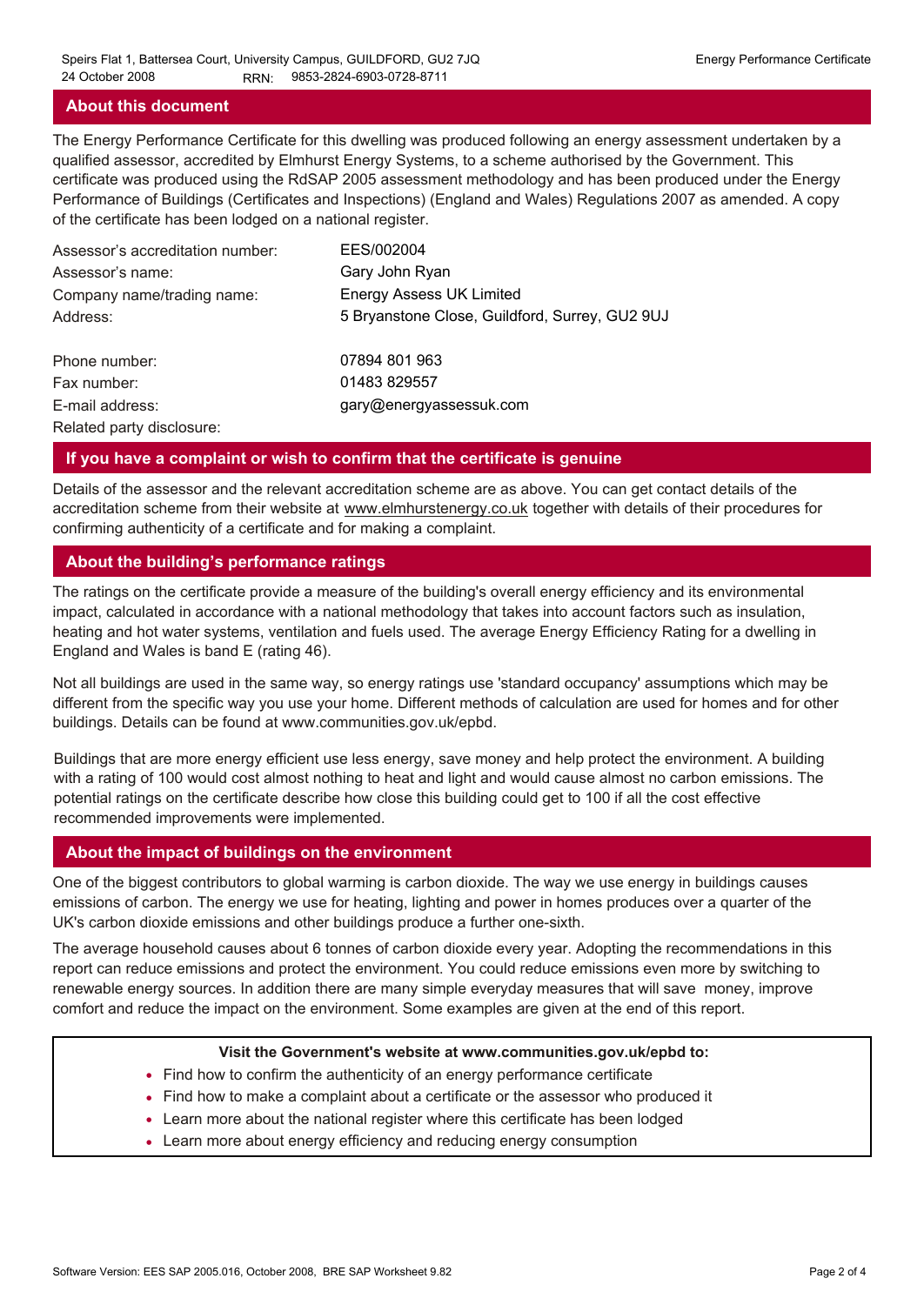# Recommended measures to improve this home's energy performance

Speirs Flat 1, Battersea Court, University Campus, GUILDFORD, GU2 7JQ Date of certificate:

Reference number: 9853-2824-6903-0728-8711 24 October 2008

## **Summary of this home's energy performance related features**

The following is an assessment of the key individual elements that have an impact on this home's performance rating. Each element is assessed against the following scale: Very poor / Poor / Average / Good / Very good.

| Elements                                  | Description                                                        | Current performance      |                 |
|-------------------------------------------|--------------------------------------------------------------------|--------------------------|-----------------|
|                                           |                                                                    | <b>Energy Efficiency</b> | Environmental   |
| Walls                                     | Cavity wall, filled cavity                                         | Good                     | Good            |
| Roof                                      | (another dwelling above)                                           |                          |                 |
| Floor                                     | Solid, no insulation (assumed)                                     |                          |                 |
| <b>Windows</b>                            | Fully double glazed                                                | Average                  | Average         |
| Main heating                              | Community scheme                                                   | Good                     | Good            |
| Main heating controls                     | Flat rate charging, no thermostatic control of room<br>temperature | Very poor                | Very poor       |
| Secondary heating                         | None                                                               |                          |                 |
| Hot water                                 | From main system                                                   | Very good                | Very good       |
| Lighting                                  | Low energy lighting in 83% of fixed outlets                        | Very good                | Very good       |
| Current energy efficiency rating          |                                                                    | C 79                     |                 |
| Current environmental impact (CO2) rating |                                                                    |                          | C <sub>74</sub> |

## **Low and zero carbon energy sources**

None

## **Recommendations**

None

## **Further measures to achieve even higher standards**

None